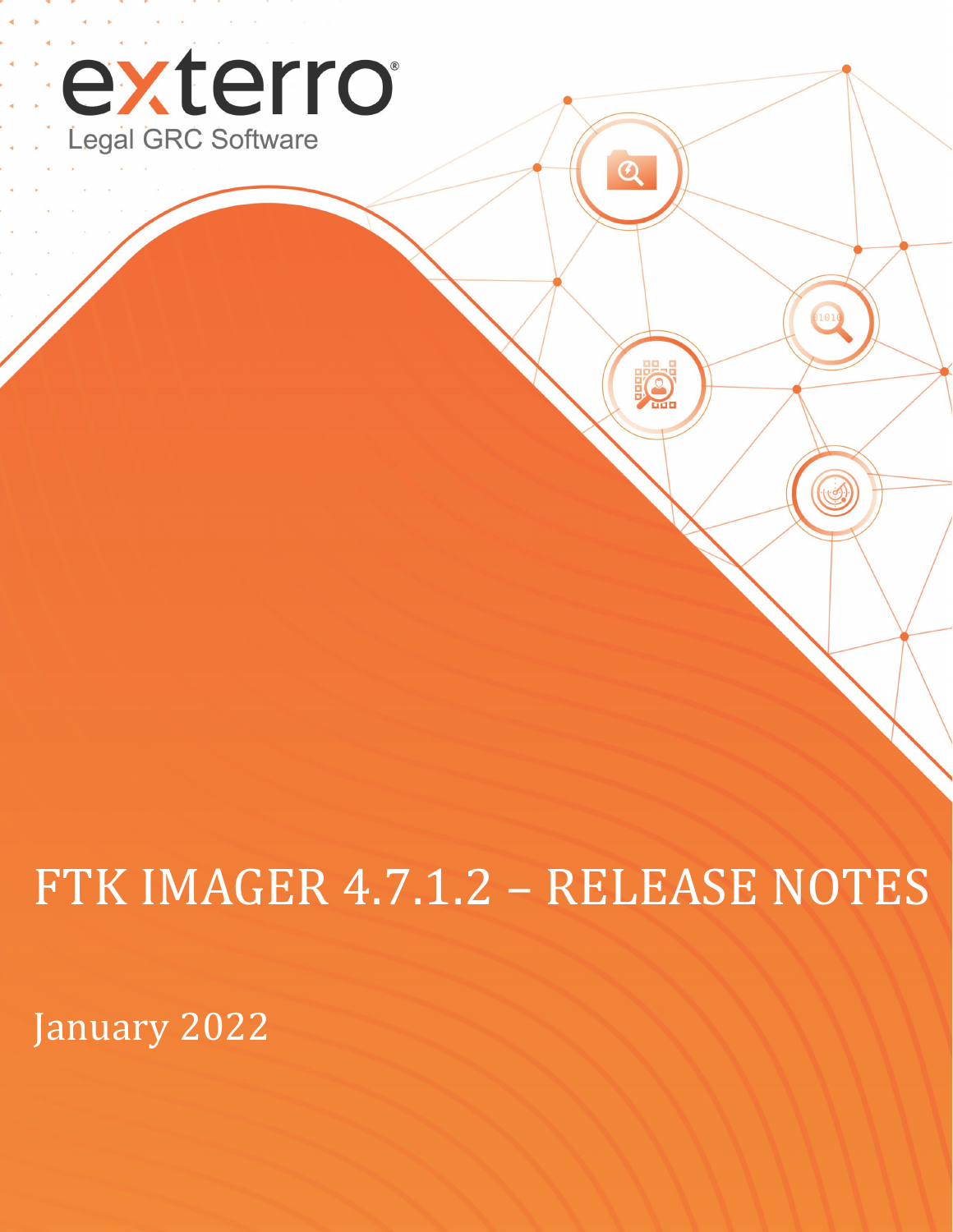

## <span id="page-1-0"></span>**Table of Contents**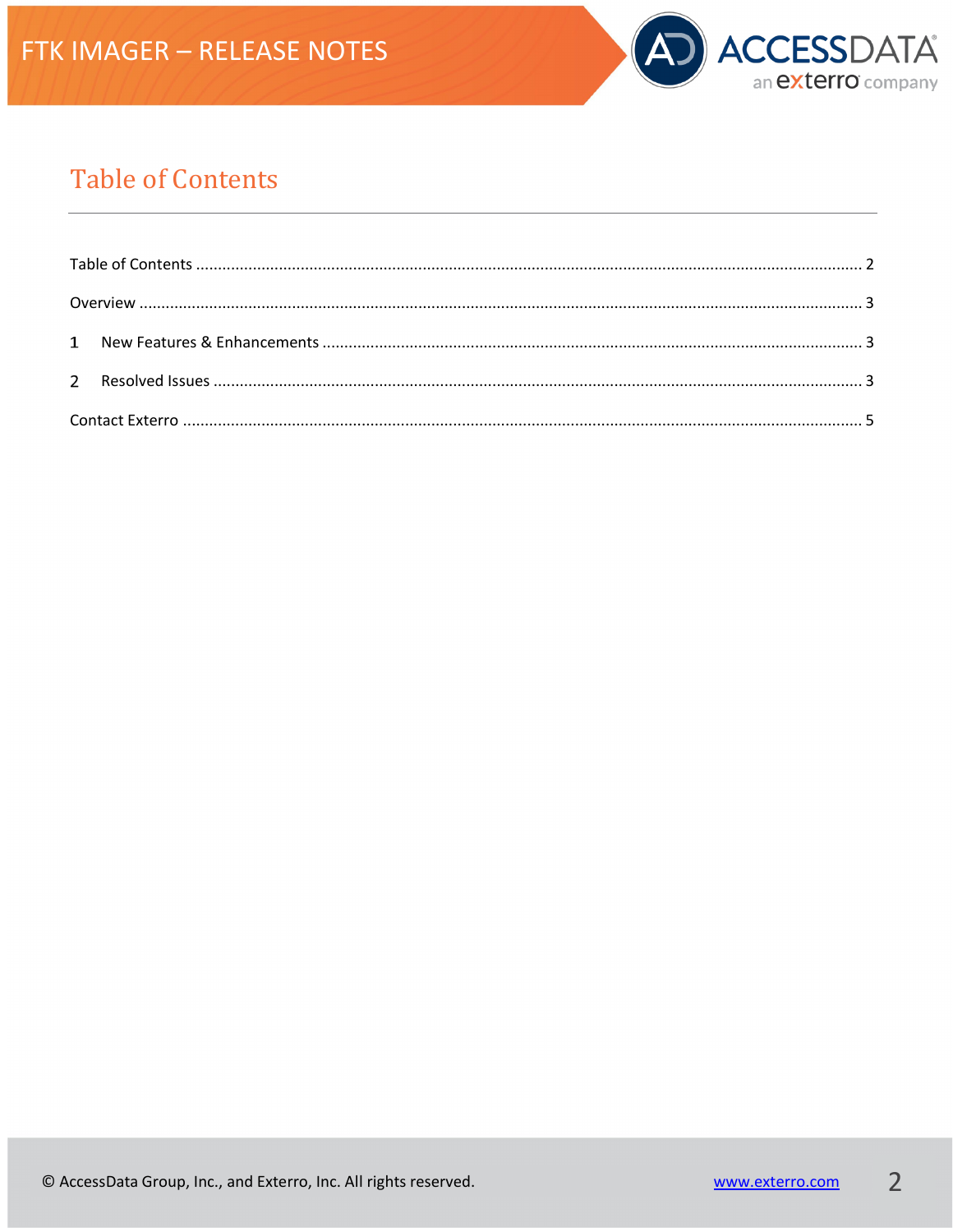

#### <span id="page-2-0"></span>**Overview**

Exterro was founded with the simple vision that applying the concepts of process optimization and data science to how companies manage digital information and respond to litigation would drive more successful outcomes at a lower cost. We remain committed to this vision today. We deliver a fully integrated Legal GRC platform that enables our clients to address their privacy, regulatory, compliance, digital forensics, and litigation risks more effectively and at lower costs. We provide software solutions that help some of the world's largest organizations, law enforcement and government agencies work smarter, more efficiently, and support the Rule of Law.

#### <span id="page-2-1"></span>New Features & Enhancements

- 1. FTK Imager has been enhanced to support the AFF4 format. (FCR-108)
- 2. FTK Imager now supports execution on a portable drive; copy the installation directory to a portable drive, e.g., C:\Program Files\AccessData\FTK Imager. (FCR-43)

### <span id="page-2-2"></span>Resolved Issues

- 1. Resolved an issue where the application included the incorrect user guide version. (FCR-219)
- 2. Resolved an issue when imaging live NTFS volumes would fail to read the last 1000000 sectors. (FCR-71)
- 3. Resolved an issue where search-ms files were not displayed correctly. (FCR-732)
- 4. Resolved an issue where HFS+ drives were not read correctly. (FCR-722)
- 5. Resolved an issue where AD1 image creation of the same drive on a different computer would return a different hash. (FCR-707)
- 6. Resolved an issue where image mounting would fail to open in Windows File Explorer. (FCR-761)
- 7. Resolved an issue where E01 images would not have its partitions shown correctly. (FCR-1112)
- 8. Resolved an issue where the application would sporadically image a physical drive when the logical option was selected. (FCR-1656)
- 9. Resolved an issue where the "Obtain Protected Files" option did not collect UsrClass.dat. (FCR-151)
- 10. Resolved an issue where VHD images would not be extracted correctly. (FCR-2092)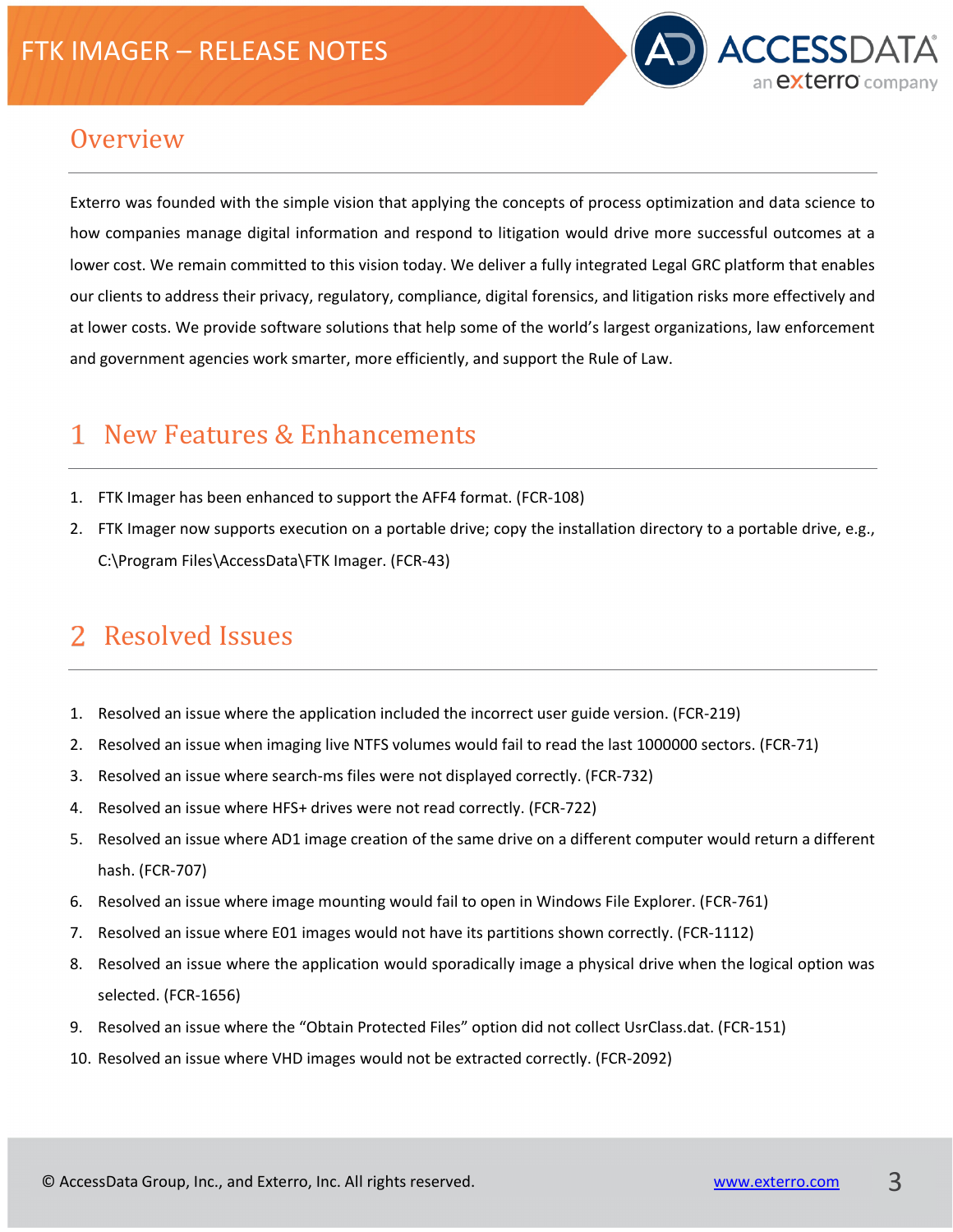## FTK IMAGER – RELEASE NOTES



- 11. Resolved an issue where removeable logical drives would not appear correctly when imaging Windows 11 machines. (FCR-3037)
- 12. Resolved an issue where clicking on APFS encrypted containers would cause the application to crash. (FCR-2896)
- 13. Resolved an issue where some physical/logical drives were not being recognized when imaging Windows 11 machines. (FCR-3157)